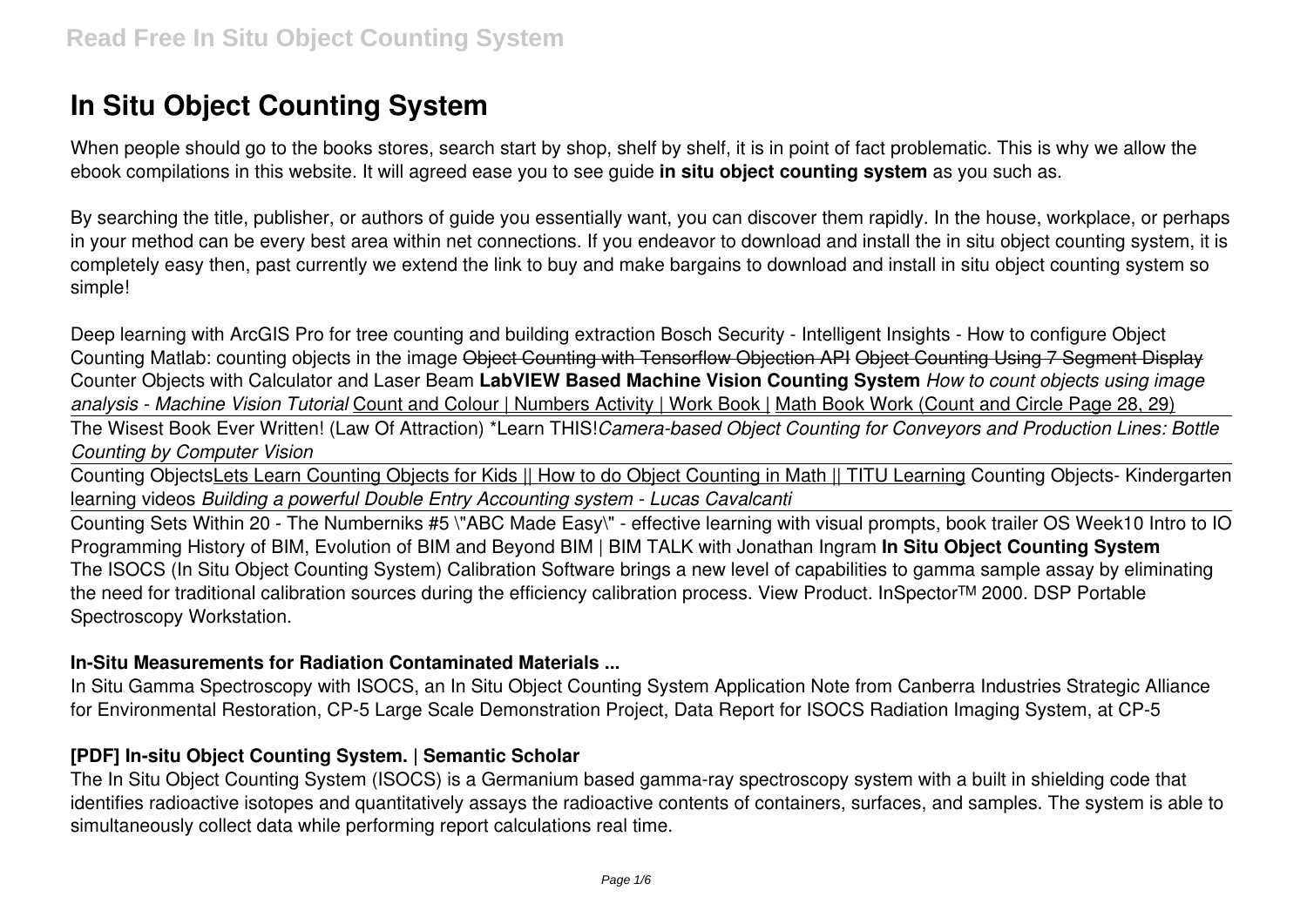#### **In-Situ Object Counting System - D&D KM-IT**

In Situ Gamma Spectroscopy with ISOCS™, an In Situ Object Counting System. Typical ISOCS Applications. With its "go anywhere, count anything" detector and shield, battery powered electronics, and unique calibration software, ISOCS can be used in a wide variety of in situ assay applications.

#### **In Situ Gamma Spectroscopy with ISOCS, an In Situ Object ...**

In-Situ Object Counting System Benefits. A major benefit is that ISOCS can provide rapid, real time information on the type of isotopes, and the... Limitations. Comments. Pictures.

#### **In-Situ Object Counting System**

In situ object counting system (ISOCS™) technique: A cost-effective tool for NDA verification in IAEA Safeguards. Abstract: Nuclear material measurements using the ISOCS technique are playing an increasing role in IAEA verification activities. The ISOCS capabilities include: a high sensitivity to the presence of U and Pu; the ability to detect very small amounts of material; and the ability to measure items of different shapes and sizes.

#### **In situ object counting system (ISOCS™) technique: A cost ...**

Validation of in situ object counting system (ISOCS) mathematical efficiency calibration software 1. Introduction. In environmental and other in situ measurement applications, the objects to be assayed are, frequently,... 2. Efficiency validation tests. The validation tests were grouped into three ...

#### **Validation of in situ object counting system (ISOCS ...**

In Situ Object Counting System (ISOCS) as Applied to Scan Requirements in Support of Final Status Survey at HBPP. Enclosure 5 PG&E Letter HBL-13-008 In Situ Object Counting System (ISOCS) as Applied to Scan Requirements in Support of Final Status Survey at HBPP September 26, 2012. Pacific Gas and Electric Company'.

# **In Situ Object Counting System (ISOCS) as Applied to Scan ...**

Canberra Model ISOXSHLD ISOCS (In Situ Object Counting System) Shield for Spectroscopy. Condition is used. This system comes with all accessories, software, cables as seen in pictures. Units have been used previously and show signs of cosmetic wear, minor scratches/scuffs but overall condition is good. Please see all photos for more details.

# **Canberra ISOXSHLD ISOCS (In Situ Object Counting System ...**

Monitors designed to screen large objects and waste for radioactive contamination. ... In Situ tools for imaging and measurement of contaminated materials and areas, both in place as well as after removal from facilities. ... Suitability for higher count rates - the MILCC system can count drums that have been rejected by other systems that have ...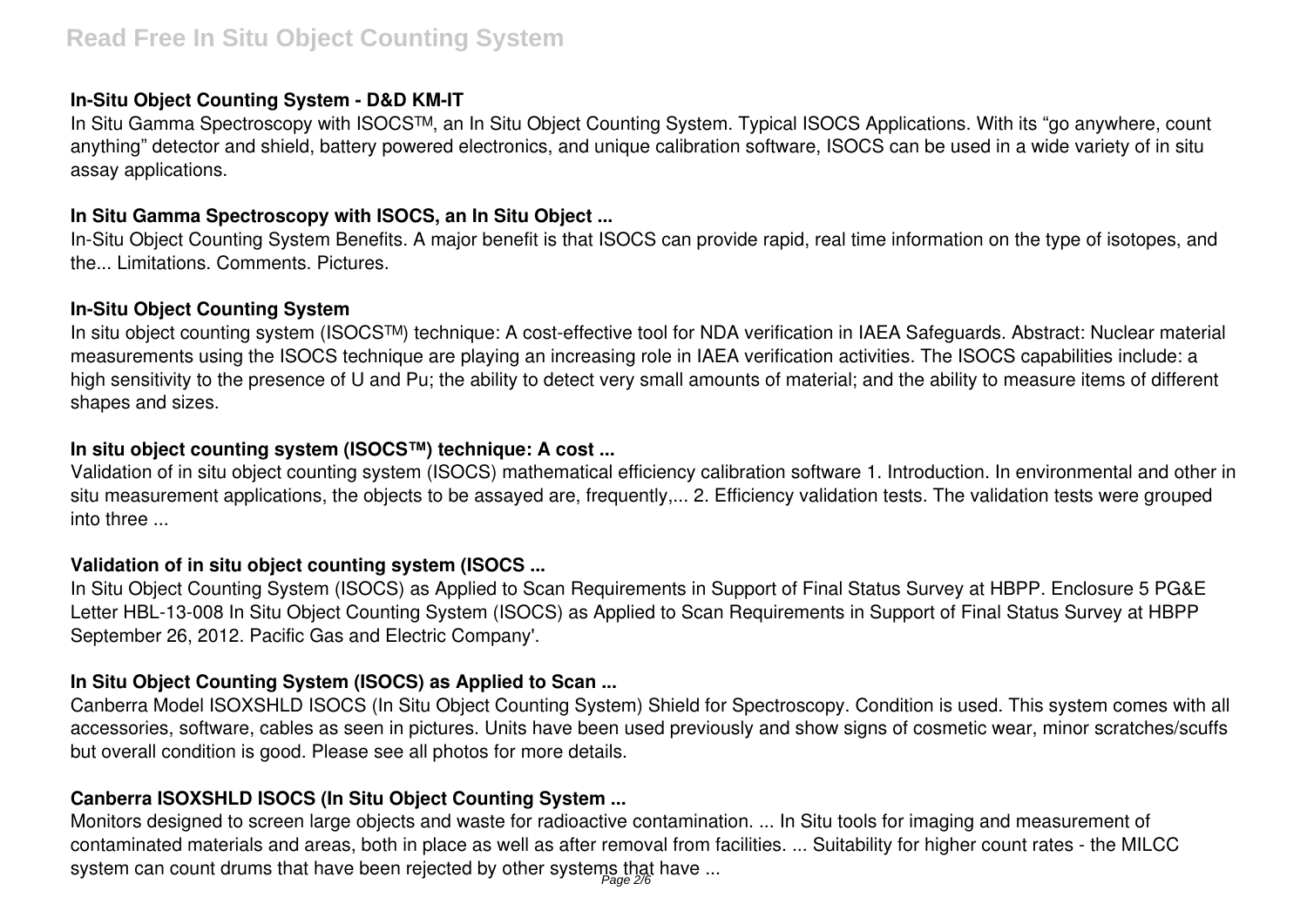# **MILCC™ Systems Mobile ISOCS™ Large Container Counter**

Mirion - ISOXSHLD - In Situ Object Counting Shield System (ISOCS) by Mirion Technologies, Inc. This ISOCS (In Situ Object Counting System) Shield has been designed as the optimum in convenience and functionality for in situ gamma spectroscopy wi... Mirion - ISOXSHLD - Decontamination & Decommissioning- Gamma ...

# **Mirion - ISOXSHLD - Decontamination & Decommissioning ...**

It is In Situ Object Counting System. In Situ Object Counting System listed as ISOCS In Situ Object Counting System - How is In Situ Object Counting System abbreviated?

# **In Situ Object Counting System - How is In Situ Object ...**

The ISOCS (In Situ Object Counting System) Calibration Software, which is a part and the heart of the ISOCS-concept, brings a new level of capabilities to gamma sample assay by eliminating the need for traditional calibration sources during the efficiency calibration process.

# **In Situ Object Counting Systems (ISOCS) » Gammadata ...**

The in-situ object counting system (ISOCS) is being used to assess more than 320 drums, boxes and other objects at INL's Advanced Mixed Waste Treatment Project (AMWTP) that are not amenable to other non-destructive assay equipment owing to their shape or configuration.

#### **New technology allows in-situ waste characterisation ...**

In situ (/ ?n ?s?tju?, - ?sa?tju?, - ?si? -/; often not italicized in English) is a Latin phrase that translates literally to "on site" or "in position." It can mean "locally", "on site", "on the premises", or "in place" to describe where an event takes place and is used in many different contexts.

#### **In situ - Wikipedia**

In Situ Object Counting Systems (ISOCS) The ISOCS (In Situ Object Counting System) Calibration Software, which is a part and the heart of the ISOCS-concept, brings a new level of capabilities to gamma sample assay by eliminating the need for... Read More Request a quotation

# **In-Situ » Gammadata - Improving sicence**

The ISOCS (in situ object counting system) simulation based on the HASL-258 (HASL, 1972; Venkataraman et al., 1999) and environmental radiation survey (ERS) program (Ji et al., 2019a) were used to calculate the in situ calibration and dose conversion factor of several spectrometers, such as HPGe, NaI (Tl), and LaBr 3 (Ce) detectors, at a given geometry of the detector position and vertical distribution of radionuclides.

# **Performance of in situ gamma-ray spectrometry in the ...**

CiteSeerX - Document Details (Isaac Councill, Lee Giles, Pradeep Teregowda): Waste containers at Brookhaven National Laboratory (BNL)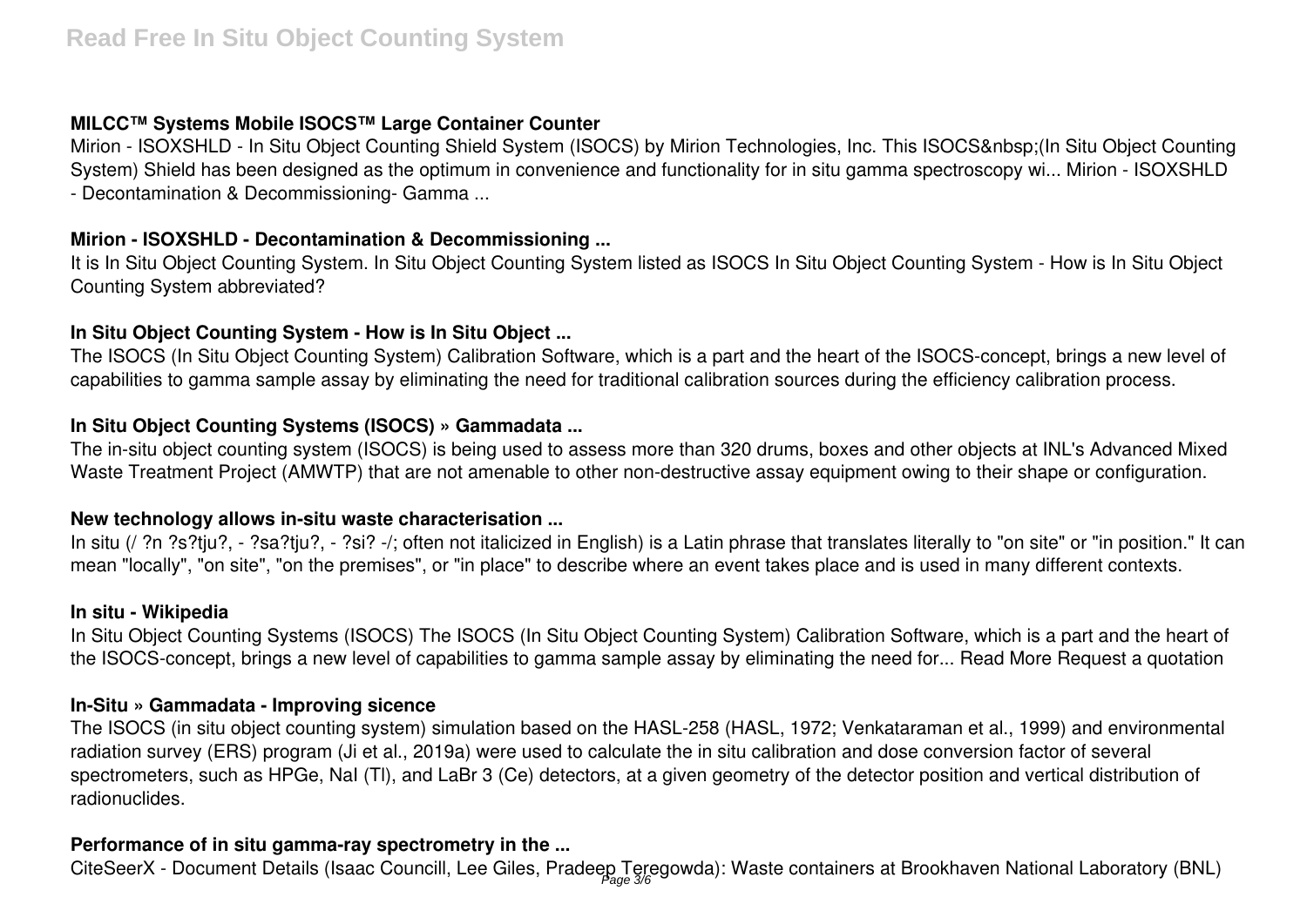were characterized onsite using an In-Situ Object Counting System (ISOCS) for shipment to a processing facility for ultimate disposal. The waste had been collected from BNL operations over several years with a wide variety of radionuclide contaminants.

The baseline approach to characterize underwater objects is to use radiation sensors on an extendable pole or the Remote Underwater Characterization System to detect gamma radiation and to collect samples for laboratory analysis to determine concentrations of specific radionuclides. The In-Situ Underwater Gamma Spectroscopy (ISUGS) System is essentially a submersible In-Situ Object Counting System from Canberra that can determine both the total gamma radiation and quantify the specific radionuclides contributing to the radiation. ISUGS was demonstrated to characterize objects in the canal of the Materials Test Reactor in INEEL's Test Reactor Area. Cost analysis based on demonstration data revealed that ISUGS reduced costs by 80% for characterization of ten objects compared to the baseline approach. Frammatome provides ISUGS as part of its characterization services. Based on these promising results, INEEL and other DOE sites plan to use ISUGS to characterize their reactor fuel pools.

Private landowners or Federal Agencies responsible for cleaning up radiological environments are faced with the challenge of clearly defining the nature and extent of radiological contamination, implementing remedial alternatives, then statistically verifying that cleanup objectives have been met. Sampling and Surveying Radiological Environments pr

Originally published in 1994, the first edition of Field Sampling Methods for Remedial Investigations soon became a premier resource in the field. The "Princeton Groundwater" course designated it as one of the top books on the market that address strategies for groundwater well installation, well completion, and groundwater sampling. This long-awaited second edition continues the tradition of providing guidance on how to develop cost-effective and defensible environmental sampling programs to support site characterization, site remediation, and building decontamination and decommissioning in both chemical and radioactive environments. The book provides guidance on how to: Implement the US EPA's latest Data Quality Objective's procedure Prepare and maintain defensible field documentation Use quality control sampling, data verification, data validation, and data quality assessment to assure the data collected is of adequate quality and quantity for its intended use Properly decontaminate drilling and field sampling equipment Determine appropriate health and safety requirements Manage investigation-derived waste Properly prepare sample bottles for shipment

Decommissioning Health Physics presents many of the technical issues and challenges that arise during the planning and implementation of decommissioning and decontamination (D&D) projects. The focus is on the final status survey performed during the later stages of decommissioning projects. It expands upon and provides greater technical detail than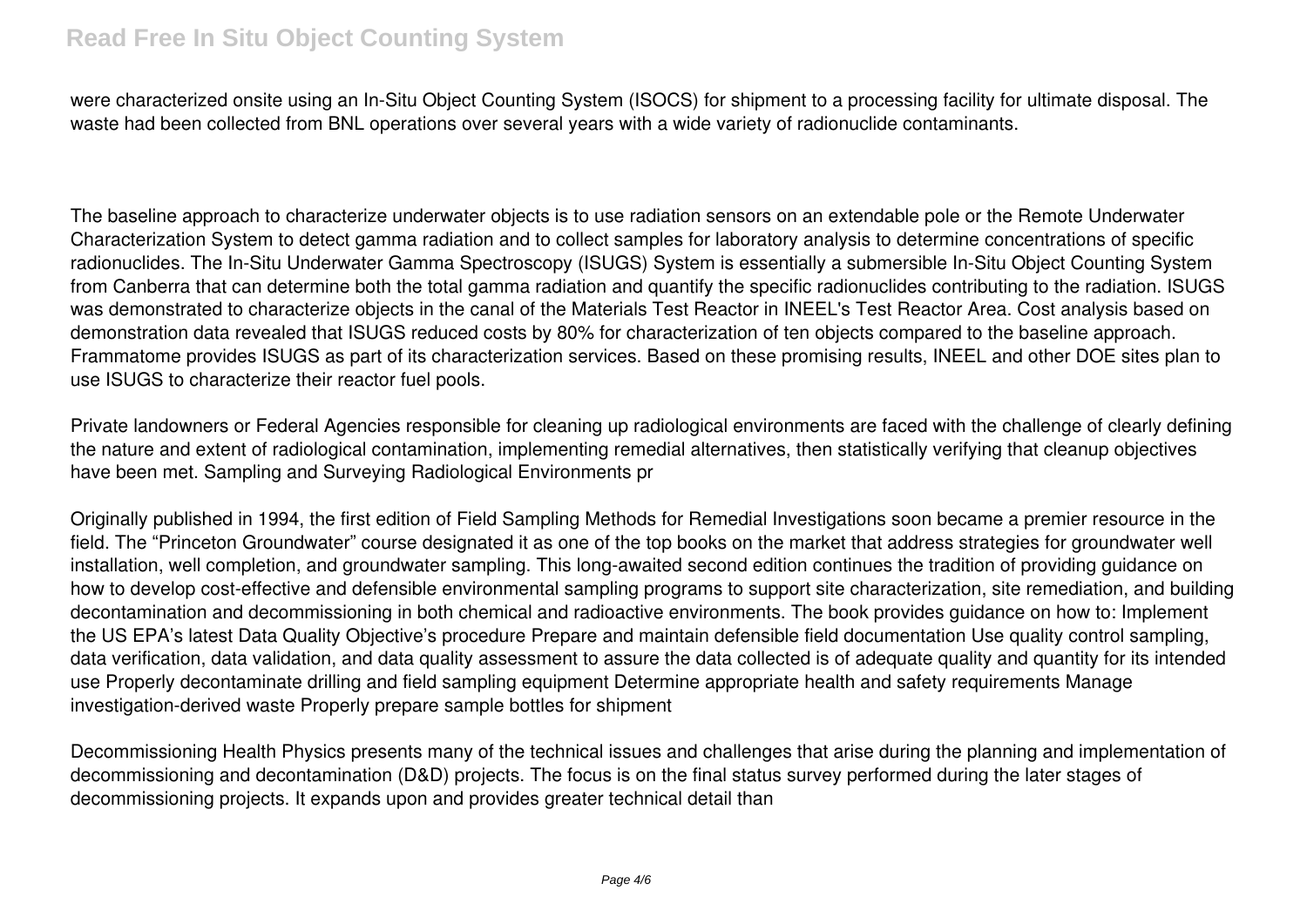# **Read Free In Situ Object Counting System**

The Natural Radiation Environment Symposium (NRE VII), the Seventh in the NRE series, which commenced forty years ago in 1963 at Rice University Texas, was held in Rhodes (Greece) in May 2002. During the intervening four decades the research work presented at these NRE Symposia has contributed to a deeper understanding of natural radiation and in particular of its contribution to human radiation exposures. It is clear from the quality and diversity of the 143 papers in this volume of Radioactivity in the Environment series that the study of the natural radiation environment is an active and continually expanding field of research. The papers in this volume fall into a number of main and topical research areas namely: the measurement and behaviour of natural radionuclides in the environment cosmic radiation measurement and dosimetry the external penetrating radiation field at ground level TENR (Technologically Enhanced Natural Radiation) and NORM (Naturally Occurring Radioactive Materials) studies assessment of the health effects of radon regulatory aspects of natural radiation exposures In these papers the results of many new surveys of natural radionuclide levels in the environment and of improved methods of detection are described. While some of the natural radiation sources investigated are unmodified by human activity, many accounts are given here of exposures to natural sources which have been enhanced by technology. Such TENR and NORM exposures are shown to range from activities such as mining, oil and gas exploitation, the use of industrial by-products as building materials, to space travel to name but a few. In several cases quite high doses to some individuals are shown to occur. Accounts are given here of methods to prevent and reduce exposures to such sources.

This revised and extended 6 volume handbook set is the most comprehensive and voluminous reference work of its kind in the field of nuclear chemistry. The Handbook set covers all of the chemical aspects of nuclear science starting from the physical basics and including such diverse areas as the chemistry of transactinides and exotic atoms as well as radioactive waste management and radiopharmaceutical chemistry relevant to nuclear medicine. The nuclear methods of the investigation of chemical structure also receive ample space and attention. The international team of authors consists of scores of world-renowned experts - nuclear chemists, radiopharmaceutical chemists and physicists - from Europe, USA, and Asia. The Handbook set is an invaluable reference for nuclear scientists, biologists, chemists, physicists, physicians practicing nuclear medicine, graduate students and teachers - virtually all who are involved in the chemical and radiopharmaceutical aspects of nuclear science. The Handbook set also provides further reading via the rich selection of references.

Naturally Occurring Radioactive Materials in Construction (COST Action NORM4Building) discusses the depletion of energy resources and raw materials and its huge impact not only on the building market, but also in the development of new synthetic building materials, whereby the reuse of various (waste) residue streams becomes a necessity. It is based on the outcome of COST Action TU 1301, where scientists, regulators, and representatives from industry have come together to present new findings, sharing knowledge, experiences, and technologies to stimulate research on the reuse of residues containing enhanced concentrates of natural radionuclides (NORM) in tailor-made building materials. Chapters address legislative issues, measurement, and assessment of building materials, physical and chemical aspects, from raw materials, to residues with enhanced concentrations of natural radionuclides (NORM), processes, building products containing NORM, and end-of-life and reuse requirements. Presents a holistic approach in developing new reuse pathways involving experts on different (technical,